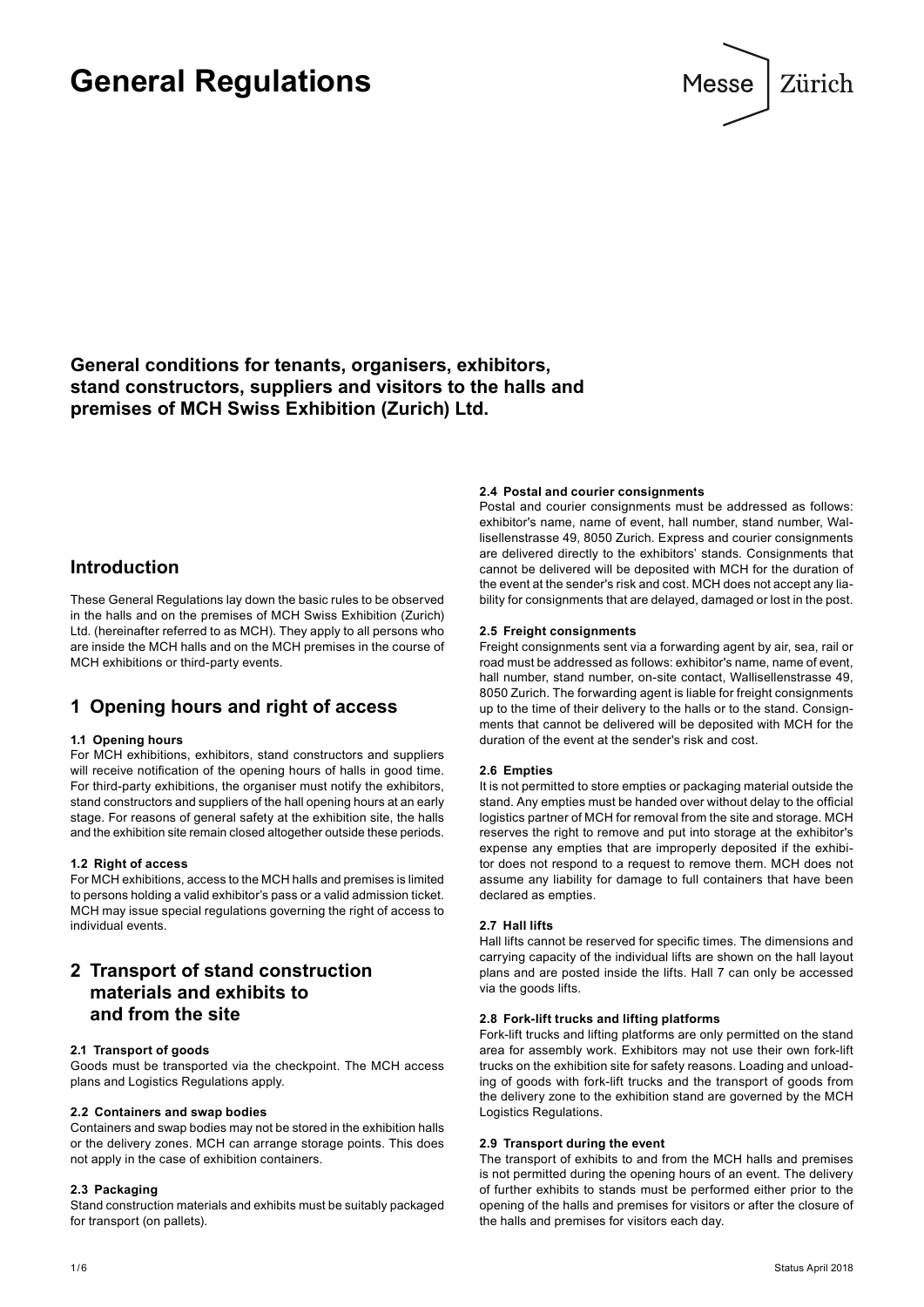# **3 Customs formalities**

#### **3.1 Customs office**

For questions regarding the import and export of goods, information may be obtained from the customs office Zürich Flughafen, Dienstabteilung Embrach (Tel. +41 58 481 30 80) or the official logistics partner of MCH (Tel. +41 58 315 44 10).

#### **3.2 Goods imported temporarily into Switzerland**

For goods that are only imported temporarily into Switzerland, it is necessary to guarantee payment of the Swiss border duties until such time as the goods have left Switzerland again. This is best done by means of the international customs document known as the "Carnet ATA" which can be used to complete the customs formalities not only for Switzerland but also for the country of origin of the goods and for any transit countries. Exhibitors can obtain the "Carnet ATA" from a chamber of commerce in their own country. In addition, Swiss customs clearance can be performed with the form "Customs declaration for temporary admission (ZAVV)".

#### **3.3 Goods imported into Switzerland to be sold**

Goods that are brought into Switzerland to be sold must be declared and assessed with a "ZAVV" when they are imported, with the aid of a forwarding agent. The value to be entered is the amount in Swiss francs for which the goods are to be offered for sale at the event. If the goods are sold, they must be declared definitively and any customs duties and value added tax must be paid.

# **4 Accident prevention**

#### **4.1 Occupational safety**

Tenants, organisers, exhibitors, stand constructors and suppliers are responsible for the occupational safety of their employees and assistants who are carrying out work in the MCH halls and premises. During construction and dismantling, the hall aisles must be kept free as escape routes. Vehicles, machines, work appliances and equipment must comply with the valid accident prevention regulations and must be operated in accordance with the provisions of the Federal Coordination Commission for Occupational Safety (FCOS/EKAS) Guidelines. The orders and instructions issued by the authorities regarding occupational safety at the exhibition site must be followed at all times.

#### **4.2 Overhead loads**

Work appliances for holding overhead loads must be selected and operated in such a way that the load can be held securely for the entire duration of use. Persons using these work appliances must have the necessary qualifications. The regulations and rules of the art as per the FCOS/EKAS Fact Sheet "Rigging in der Veranstaltungstechnik" (Rigging in Event Technology) apply, with reference to German Statutory Accident Insurance (DGUV) Regulation 17 (www.dguv.de).

#### **4.3 Vehicle traffic**

The road traffic regulations (StVO) apply on the exhibition site. The corresponding signs governing vehicle and pedestrian traffic on the exhibition site must be observed. The maximum permitted speed for vehicles is 10 km/h. Areas where the headroom is less than 4.00 m are marked. Lorries and delivery vehicles must switch off their engines during loading and unloading in the halls. Only a limited winter road clearance service is available over the entire exhibition site. For safety reasons, it is not permitted to use bicycles, scooters, Segways, skateboards, rollerblades or similar appliances in the MCH halls and premises.

#### **4.4 Use of machines during assembly**

Any machines, equipment, and tools that are used must not constitute any risk to visitors, exhibitors or third parties. It is not permitted to use bolt-driving tools or wood-processing machines without a suction system for chip removal. Stone slabs may only be cut at wet-cutting points.

#### **4.5 Safety equipment**

Only objects, machines, equipment and tools that meet the safety requirements described in the Federal Act of 12 June 2009 on product safety and the accident prevention regulations of the Swiss National Accident Insurance Fund (SUVA), may be exhibited or demonstrated (FCOS/EKAS Guidelines). Technical plant and equipment that does not meet the prerequisites for marketing may only be exhibited or demonstrated if it bears a notice stating clearly that compliance with the statutory requirements has not been proven and if the necessary action has been taken to ensure the safety and well-being of persons. Safety devices may be removed from plant and equipment that is not in operation, but solely for purposes of enabling visitors to inspect the design and construction of concealed parts. The removed safety devices must be stored on the stand in such a way that they can be readily produced on demand. If anything is unclear, further information may be obtained from SUVA (SUVA Zurich: Dreikönigstrasse 7, 8002 Zürich, Tel. +41 44 205 91 11).

#### **4.6 Removal of exhibits**

Exhibits that do not comply with the accident prevention regulations must be made to conform with these on the day on which they are deemed to be in breach thereof or must be removed. If necessary, MCH shall be entitled to have the exhibits removed at the exhibitor's or the organiser's expense.

### **5 Fire-safety provisions**

#### **5.1 General information**

Only materials that meet the fire-safety requirements of the Association of Cantonal Fire Insurance Schemes (VKF) may be used in the MCH halls and premises.

#### **5.2 Cladding and decorative materials**

Cladding and decorations may only be made of materials that are fire-resistant to VKF standards and do not drip or produce noxious fumes in the event of a fire. Wall claddings in strong paper must be impregnated to make them fire-resistant and they must be fastened in such a way as to ensure that they lie as flat as possible against the wall. The use of straw, reeds, pine branches, and other readily flammable decorative materials is strictly prohibited.

#### **5.3 Flammable materials**

The storage, keeping or use of flammable or explosive materials is not permitted in the MCH halls and premises. No advertising balloons filled with hydrogen or gases with similar properties may be sold or handed out.

#### **5.4 Naked flames**

The use of naked flames and light, flammable liquids, gas bottles and oxygen bottles will only be permitted if it is necessary for demonstrating exhibits and if the fire department has no objections. The use of naked flames and light for decoration purposes is not permitted. Exhibitors must always obtain permission from the Fire Department prior to the start of an exhibition for carrying out welding work and for the setting up and storage of plant and equipment in their stand. The corresponding requests must be submitted via MCH.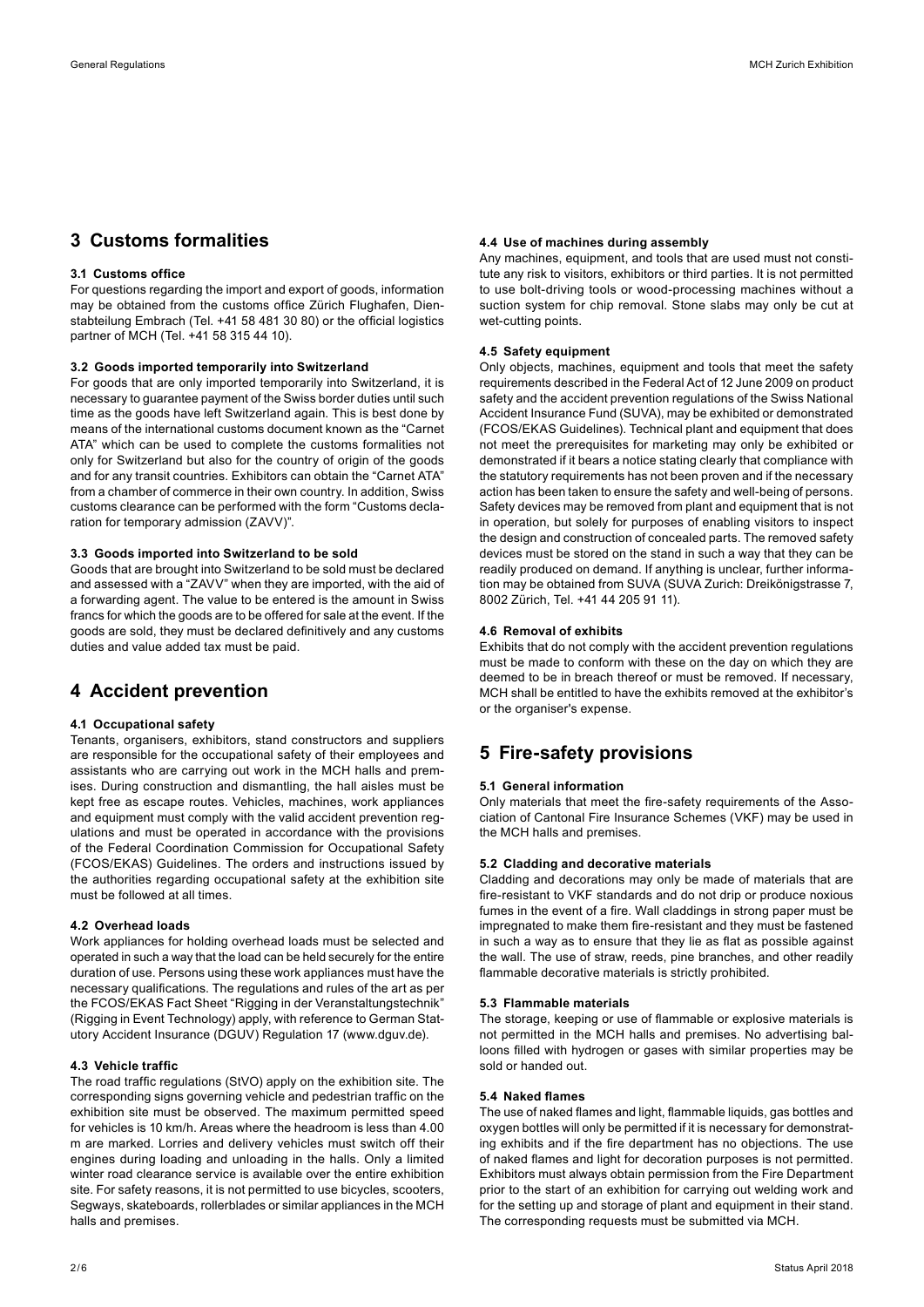#### **5.5 Fog machines**

Fog machines may only be operated with permission from MCH.

#### **5.6 Emergency exits and technical equipment**

Emergency exits, stairs, floor landings to stairs, passageways, fire detectors and extinguishing equipment must be kept clear at all times. They must be clearly visible, and it must be possible to use them without any obstructions Stands, exhibits and other objects must not partly or wholly obstruct distributor boxes, electric cable ducts, ventilation ducts or gas and water pipes. Vehicle entrances must be kept permanently clear over their full inside and outside width. Anyone obstructing emergency exits or technical equipment will be liable for any damage that results.

### **6 Surveillance**

#### **6.1 General hall surveillance**

MCH organises general surveillance of the halls before, during, and after the event. As a rule, surveillance begins at the start of the official assembly phase and is aligned to the particular circumstances of the individual halls. During the event, surveillance is maintained day and night. After the exhibition, surveillance continues up to a date stipulated by MCH. Exhibitors should pay greater attention at the end of an exhibition and during stand dismantling, since there is a greater risk of loss at these times. At third-party events, MCH organises the general hall surveillance in consultation with the organiser in question. The general hall surveillance organised by MCH does not restrict the exclusion of its liability for loss or damage to persons or property.

#### **6.2 Additional costs incurred**

If a person needs to enter the MCH halls and premises outside the agreed times (e.g. to deliver goods or to clean a stand) and in so doing causes extra costs for additional surveillance and lighting etc., these costs may be charged to the person concerned.

# **7 Stand design**

#### **7.1 Stand design and constructiong guidelines**

Stands to be assembled for the MCH's own exhibitions must comply with these General Regulations and also with the Guidelines on Stand Design and Construction.

#### **7.2 Stand space**

The space allocated on the stand positioning plan is available to the exhibitor for his/her stand. The stand's boundary line corresponds to the maximum extent of the stand on all sides. No projections (bays, illuminated signs, etc.) are permitted beyond these lines. All the fittings and equipment necessary for stand operation must thus be accommodated within these limits (the same applies for the allotted maximum stand height). All areas not defined as stand areas or storage zones are open spaces. These are needed firstly for logistics (goods transport, access) and secondly for safety purposes (escape routes) and must be kept clear of obstructions. MCH reserves the right to remove improperly deposited stand-construction material at the exhibitor's or organiser's expense. Anyone obstructing emergency exits or technical equipment will be liable for any damage that results.

#### **7.3 Stand construction permit**

A stand construction permit is required for multi-storey stands, stands occupied by a large number of persons, stands which have enclosed rooms, or closed ceilings, and also stands which incorporate special systems and fittings. To obtain the stand construction permit, the exhibitor or stand constructor must submit the following to MCH, in particular: project plans, a statics certificate from the structural engineer, and also details of the inscriptions, the materials used and the protection, alarm and surveillance systems. The stand construction permit that is issued will also be valid for future events – providing that no modifications are made. The stand must be constructed so that it is freestanding and may not be suspended from the hall.

#### **7.4 Modification and removal of stand structures that do not comply with the requirements**

Stand structures which have not been permitted or which do not comply with the stand permit, the conditions imposed, the regulations or the state of the art must be modified or removed within a short period of time. If the modification or removal is not performed on time, MCH shall be entitled to make the modifications at the exhibitor's or organiser's expense. In addition, MCH shall be entitled to impose a penalty on the exhibitor or organiser. MCH declines all responsibility for any damage caused in conjunction with the improvement of a non-compliant stand.

#### **7.5 Stand assembly and dismantling**

At MCH exhibitions, each exhibitor is allocated a time slot for the assembly and dismantling of their stand. At third-party events, the organiser must determine the assembly and dismantling times themselves. It is essential that the time slot for assembly and dismantling and the specified times for putting in place and removing the exhibits be observed. The aisles must be cleared by the agreed point in time prior to the opening in order to allow cleaning of the halls. Special rules may apply to certain events. After the opening date, no changes may be made to the stand equipment or fittings for the entire duration of the event. Exhibits may only be removed after the event has closed on the last day. The exhibitor must fully empty out the stand and the exhibits and remove them from the exhibition site by the end of the dismantling period specified by MCH. After this date, MCH reserves the right to dispose of the stand and the exhibits at the exhibitor's or organiser's expense and does not accept any liability for these goods.

#### **7.6 Hall floors**

The exhibitor must hand back the stand space in the same state as it was in when it was handed over. It is not permitted to fix anything to the hall floors. Machine plinths must be completely removed at the end of the event. The same also applies to all other fixed structural elements that have been fitted in the stand. If adhesive carpet tapes are used, they must not cause any damage to hall floors. No carpet tapes may be used on parquet floors. Damage to hall floors and to other parts of the building will be repaired by MCH and charged to the person or company responsible for the damage.

#### **7.7 Hall ceiling**

For safety reasons, any fittings attached directly to the hall ceiling (beams, clamps, steel cables) may only be fitted by the official MCH partners.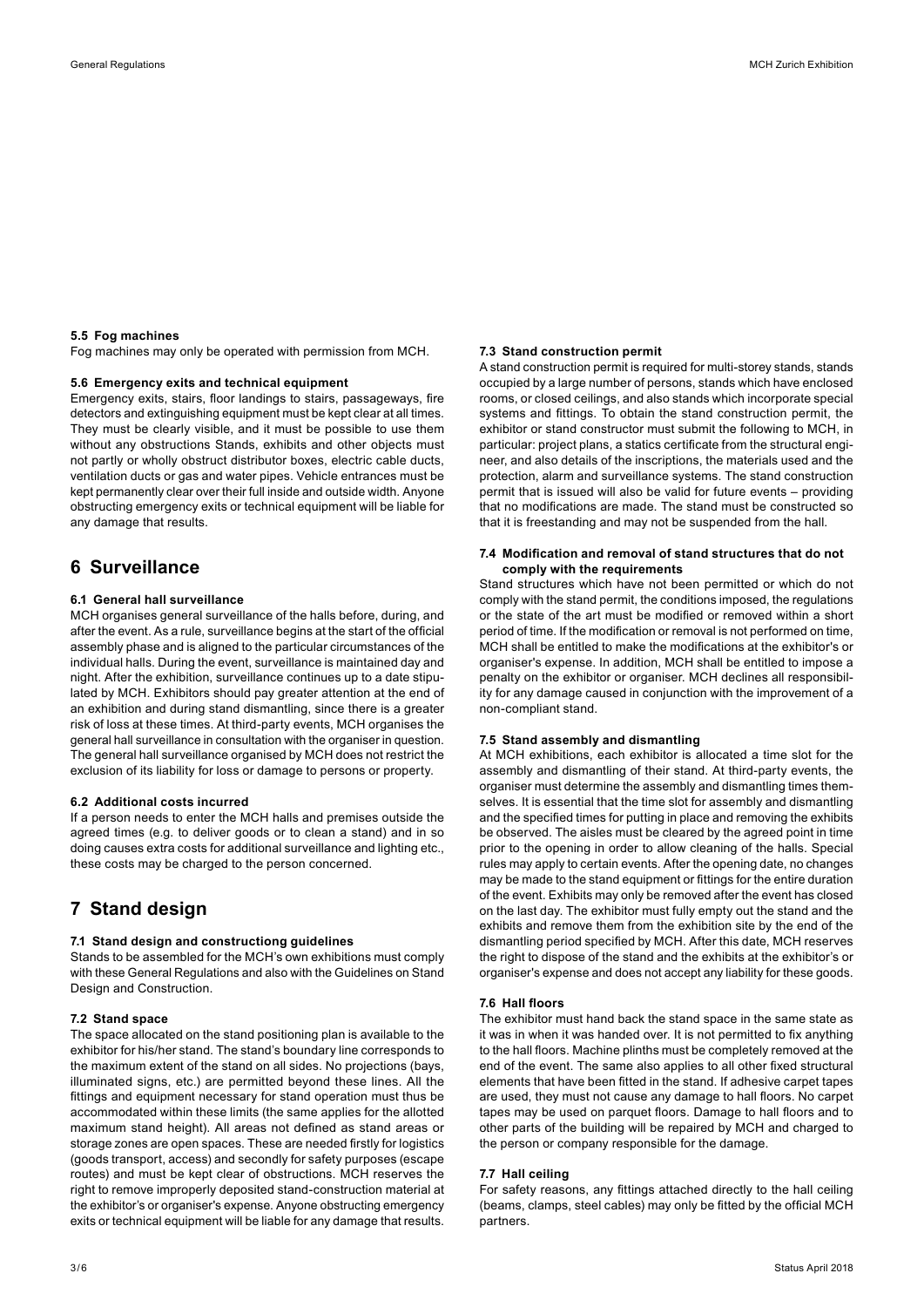# **8 Technical connections**

#### **8.1 General information**

All the technical connections to be provided by MCH must be ordered on the official forms. Private installations are strictly prohibited. Technical cables which run across public passageways must be properly secured and clearly marked. All connections, junction boxes, distributor boxes and branch lines must be accessible at all times. Anyone obstructing or moving technical connections will be liable for any damage that results.

#### **8.2 Water and waste water**

All connections to and from the exhibitor's stand to the exhibition halls' water supply and waste water systems and also all connections within the stand may only be installed by MCH's official contractors. For exhibitors who use large amounts of water, for example for ponds and pools, the installation of water-supply and wastewater connections is compulsory. The filling and emptying of large containers must be ordered from MCH.

#### **8.3 Electricity**

All the power cables from the mains to the exhibitors' stands must be installed by MCH's official specialist contractors. The relevant safety regulations and instruction sheets must be strictly observed.

#### **8.4 Gas**

It is forbidden to cook with liquid gas in the MCH halls and premises. The use of propane and butane gas is only permitted in exceptional cases and only with the Fire Department's consent. Only equipment that meets the specifications of the Swiss Gas and Water Association (SVGW) may be connected up. The exhibitor or organiser must check the installations for tightness and correct functioning prior to each event. The relevant safety regulations and instruction sheets must be strictly observed.

#### **8.5 Extraction of odours**

No combustible, harmful or annoying vapours or gases may be introduced into the MCH halls and premises. Odour extraction hoods must be installed at the exhibitor's expense if food is cooked, grilled or fried in the MCH halls or premises. Only MCH extraction hoods may be installed on principle.

#### **8.6 Compressed air**

A central compressed-air supply is available in the MCH halls. This facility is brought into operation when there is sufficient demand. The compressed-air lines from the hall's mains to the exhibitor's stand may only be installed by MCH's official contractors. The setting-up and installation of third-party compressors in the halls by exhibitors is prohibited.

#### **8.7 Communication networks**

MCH has state-of-the-art communication networks. Speech, data and images etc. can be transmitted to the public network via the hall network. Point-to-point links can also be set up inside the exhibition halls. The main supply lines may only be installed by MCH's official contractors.

#### **8.8 Wireless data transmission**

The MCH Halls are equipped with publicly accessible and closed wireless local area networks (WLAN). To ensure interference-free operation of these networks, it is not permitted to operate private stand WLANs in the MCH Halls. Private stand WLANs can be authorised in exceptional cases. These must, however, be registered in advance and be subjected to a prior technical inspection (for which a charge is levied) and accepted before they are brought into use. If the operation of a private stand WLAN or another private wireless data transmission system causes interference with or interrupts the operation of the MCH WLAN, MCH may demand that the configuration be changed or that the interfering network or system be shut down.

### **9 Cleaning and waste disposal**

#### **9.1 General hall cleaning**

MCH takes charge of the general cleaning of the halls (aisles, stairs, sanitary installations, etc.) for all events.

#### **9.2 Cleaning agents**

Biodegradable products must always be used for cleaning. Liquids, substances or other materials that are absolutely essential for stand cleaning or for the cleaning, operation and maintenance of exhibits must be employed in the correct technical manner so that they do not have any environmentally harmful effects. Residual stocks, plus any ancillary agents used, must be disposed of correctly as hazardous waste. Cleaning agents containing solvents that are harmful to health may only be used in exceptional cases, as per the regulations.

#### **9.3 Waste disposal**

MCH organises the disposal of waste. Small quantities are collected and disposed of in waste disposal bags at the exhibitor's expense. Bigger quantities, bulky waste and hazardous waste will be disposed of in skips and special containers and invoiced. Waste is to be disposed of segregated into plastic, glass, paper and residual waste. Kitchen waste must be disposed of in the correct manner by those causing it.

### **10 Intellectual property rights**

#### **10.1 Musical performances**

Anyone playing live music or recorded music from audio or audiovisual recording media in the MCH halls or other premises or in the outdoor parts of the exhibition site has the duty to obtain a permit from SUISA (the Cooperative Society of Music Authors and Publishers in Switzerland). The intended use of music must be notified to SUISA at least ten days before the start of the exhibition. The organisers agree to compensate MCH in full for any claims filed by third parties on account of failure to comply with copyright provisions (information and permits are available from: SUISA, Bellariastrasse 82, Postfach 782, 8038 Zürich, Tel. +41 44 485 66 66, www.suisa.ch).

#### **10.2 Picture and sound recordings**

People who are in the MCH halls and premises in order to attend an event must reckon with MCH making picture and sound recordings of them. They agree that MCH may use any picture or sound recordings made of them for reports, documentation and advertising in conjunction with the event that they attended.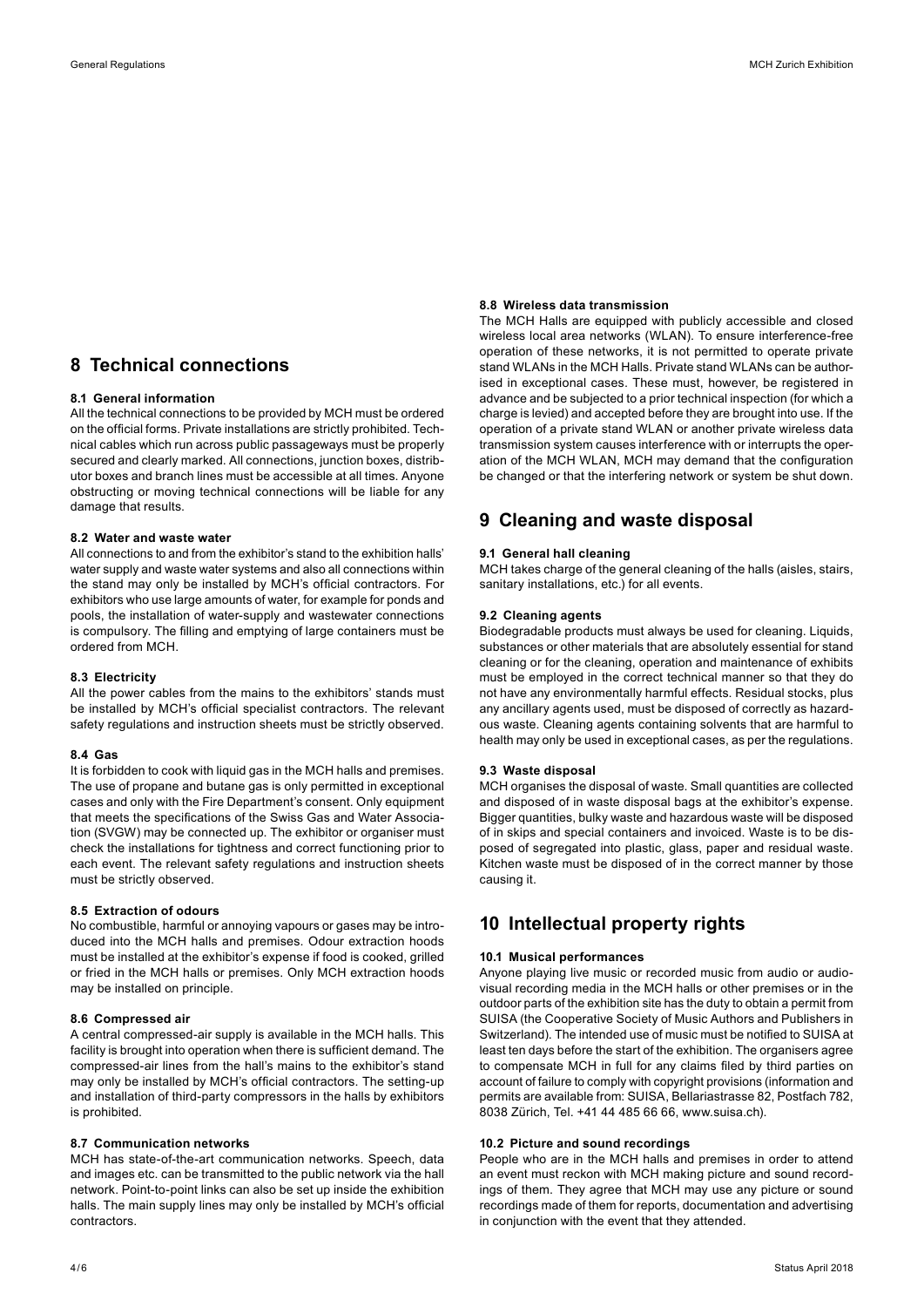# **11 Advertising and acquisition**

#### **11.1 General information**

Persons performing work for the exhibition in the MCH halls and premises who are not in possession of an exhibitor's pass can be ordered to leave the exhibition site by MCH or the organiser in question.

#### **11.2 Customer information**

When specifying prices, discounts, extra quantities and other information, it is essential to comply with the provisions of the Federal Law on Consumer Information of 5 October 1990, the Federal Law on Unfair Competition dated 19 December 1986 and the Decree on the Publication of Prices of 11 December 1978.

#### **11.3 Competitions**

Lotteries as defined in the Swiss Federal Law on Lotteries and Commercial Gambling of 8 June 1923 are prohibited. The law defines a lottery as any event in which, for compensation in any form whatsoever or upon conclusion of a legal act, an economic or pecuniary right or advantage is promised or held in prospect as a prize, whose acquisition, size, or character is decided by chance by the drawing of lots or numbers, or by similar means.

### **12 Construction work**

Tenants, organisers, exhibitors, stand constructors, suppliers and visitors shall tolerate any construction or repair work performed on MCH's halls and premises without being able to claim compensation, provided such work is necessary and reasonable.

# **13 Drones**

It is not permitted to operate drones or other remotely-controlled flying devices in the MCH's halls and premises during an event. Drones and other remotely-controlled flying devices may not be operated above gatherings of people or within 100 metres of gatherings of people. Exemption permits can be issued by the Swiss Federal Office of Aviation (FOCA).

### **14 Parking spaces**

Exhibitors and visitors can park their cars in the Messe Zurich car park. Lorries and delivery vans can be parked at Checkpoint 1. Organisers of third-party events can order parking-space tickets from MCH and rent Checkpoint 1 for parking. The delivery zones at the MCH exhibition site may not be used for parking.

# **15 Catering**

MCH or its official catering partner are responsible for the operation of occasional restaurants, food stands and event catering throughout the entire MH exhibition site. Under certain circumstances, outside caterers can also be admitted to MCH exhibitions and third-party exhibitions. They must register with MCH and pay a levy.

### **16 Exclusion of liability**

#### **16.1 Negligence and indirect damage**

As far as is legally permissible, MCH excludes, both for itself and for its agents, any liability for slight negligence and indirect damage, and especially for lost profits. Any damage must be reported to MCH without delay.

### **16.2 Damage to exhibits and stand furnishings**

MCH is not a custodian in the sense of Article 472 of the Swiss Code of Obligations and does not assume a duty of care towards exhibitors, owners or third parties for exhibits, stand equipment and other items not belonging to it. MCH excludes any liability or recourse claims in the event of damage, loss or the official confiscation of exhibits, stand equipment and other items not belonging to it, both during the time for which the goods are on the exhibition site and during their transport to and from the site.

#### **16.3 Damage through the operation of a stand**

MCH declines any liability towards exhibitors and third parties for damage caused by performances and presentations, the assembly or dismantling of stands or the operation of a stand.

### **17 Insurances**

#### **17.1 MCH exhibitions**

All exhibitors are required to insure all exhibits and stand installations against damage and loss during an MCH exhibition and also during transport to and from the site and must also take out liability insurance. Upon request, the exhibitor will be insured against these risks through MCH's collective contract. In this case, the exhibitor must fill out the "Insurance Application" form and submit it to the exhibition management no later than two weeks prior to the start of the exhibition. Exhibitors themselves are responsible for determining the correct level of the sum insured. Following this, the exhibitor will be issued with an insurance certificate. MCH will pay the premiums to the insurance company as an advance and will invoice the exhibitor for the corresponding amount in the final invoice for the exhibition. Exhibitors who already have adequate insurance cover must submit a declaration of non-participation (waiver) to the exhibition management two weeks prior to the start of the show at the latest, otherwise they will be automatically insured against the above-mentioned risks. MCH does, however, draw exhibitors' express attention to the fact that the automatic sum insured may not be sufficient and that an exhibitor may not be sufficiently covered in the event of a claim.

#### **17.2 Third-party events**

The insurance of goods brought to a third-party event against damage and loss is the responsibility of the organiser in question. MCH does not assume any liability for this. The organiser must ensure that his/ her exhibitors and suppliers take out sufficient insurance for their goods. The organiser is obliged to take out liability insurance.